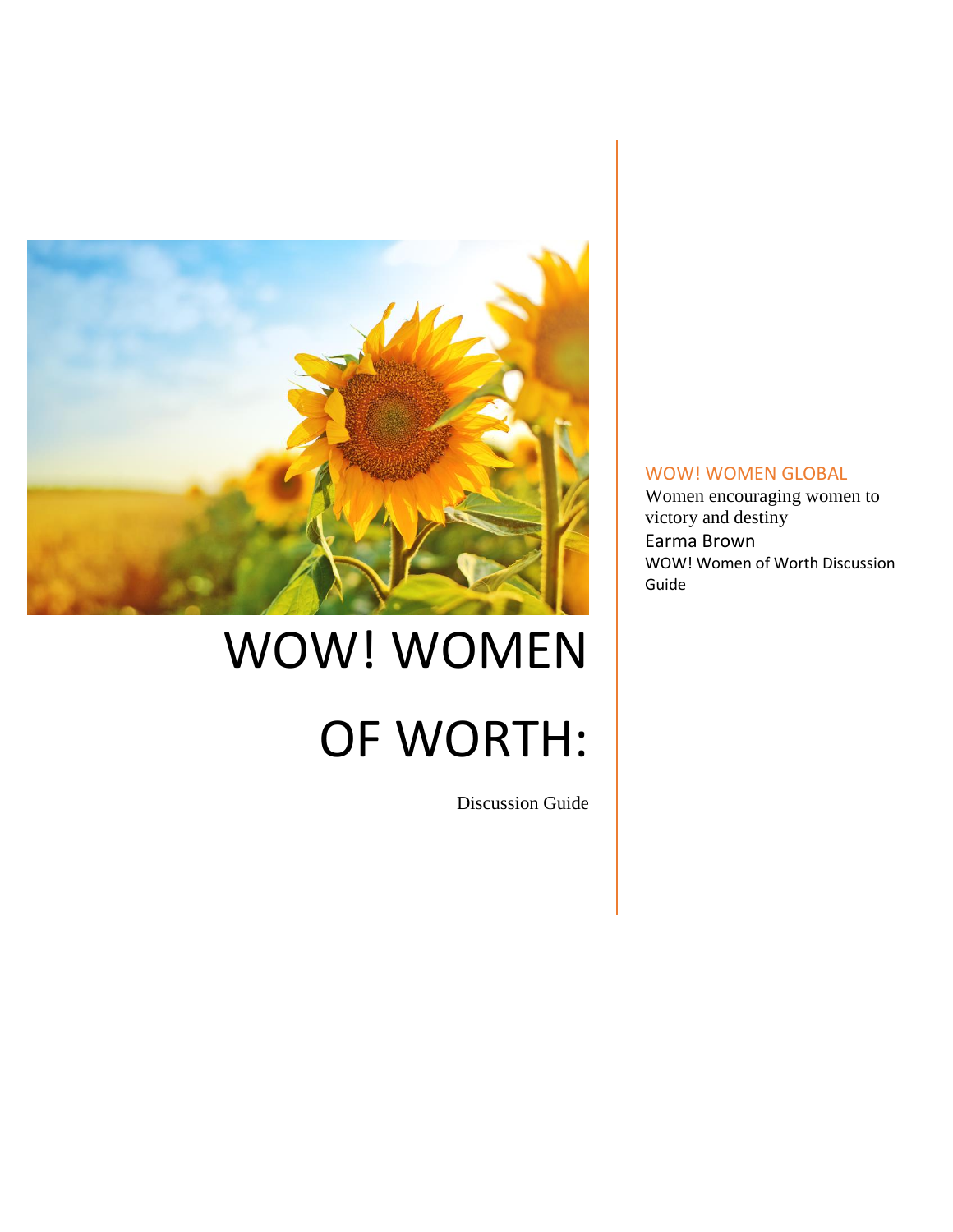#### Dear Friends of WOW! Women:

So many of you have let me know you would like to discuss my books with your book club or small group ministry.

So, I've included this discussion guide especially for you. The next time your club or small group ministry group is reading one of my books, I would love to know about it. Send me a note or email me at wowontheweb.com You never know, if you are local to me I may even be able to drop by in person to sit in on your discussion, if my schedule works out right.

E-mail us at<mailto:bookclubs@wowontheweb.comail> with your request and we'll see what we can do! Even if you don't wish to extend an invite, still register your club or small group at

<http://wowontheweb.com/book-club/> so I can stay in touch with regular newsletters, discounts and contests! I don't want you to miss out on all the good stuff coming your way! May God's blessings chase after you and overtake you and your family.

Go to your destiny, Earma Brown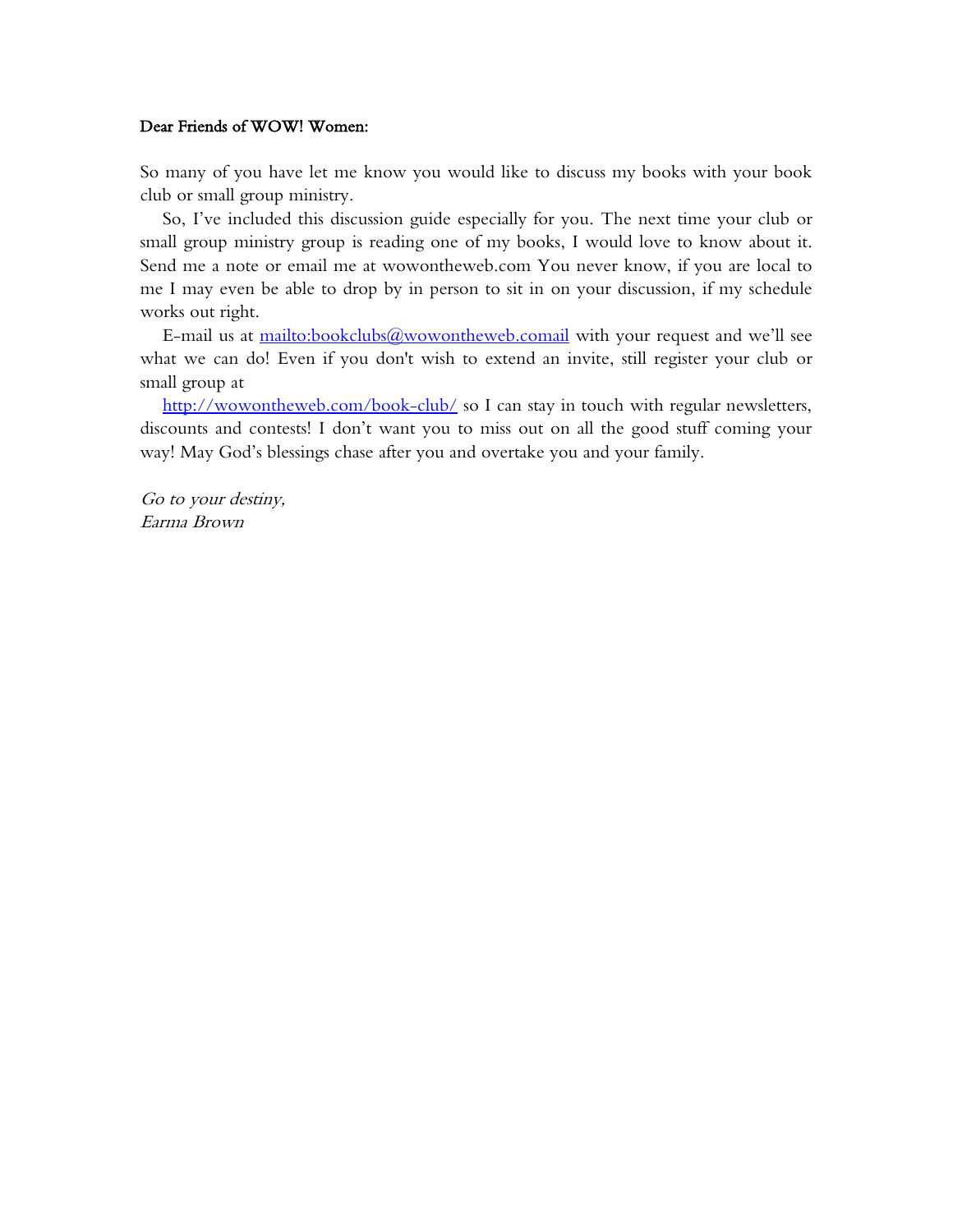Questions

- 1. In Chapter 1 of the *WOW! Women of Worth* book, the author describes what she calls the real issue of whether we are just as much human at embryo stage as we are toddler to adult stage. Many disagree. Do you really believe God knew and formed us in the womb? Why do you believe this way? If possible, back up your answer with Scripture.
- 2. In chapter one, the author discussed how everyone gets rejected at one time or another, and then she listed many wrong responses to rejection. Name three wrong responses to rejection listed in the chapter.
- 3. The author also discussed right (Christ-like) responses to rejection, name at least three right responses to rejection, also listed in chapter 1.
- 4. From the cameo section of chapter one The Power of Forgiveness: Do you forgive easily? If so, what helps you forgive? If not, what's your biggest hindrance to forgiving?
- 5. The author made this statement in the summary section, "Furthermore, it was refreshing to realize anew that the price has already been paid for our sins. It is now in the receiving. Salvation is already paid for. Healing was purchased on the same day. Even our prosperity was included in the payment. There's only one thing left to do to enforce that transaction, yes you know what it is: Open your heart and receive it all by faith." According to biblical scripture, what price was paid for our health, healing and prosperity?
- 6. In chapter two, the author discusses a woman image. Play up your most celebrated feature. Remember that everyone has something uniquely identifiable to them: Former First Lady Barbara Bush's wrinkly face identifies her as a time-trusted friend and survivor. Joanie Parsley's kind face balances her husband's fiery personality. Marilyn Monroe's size 16 curves are still a standard of sexy. Elizabeth Taylor's violet eyes mesmerize photographers. Gwyneth Paltrow's swan-like neck is helping turtlenecks make a comeback. Sandra Bullock's girl next-door face has captured the nation. Ask yourself: What's the first thing I remember realizing was extraordinary about me? What about my body makes me feel unique? Name it and celebrate it with the group!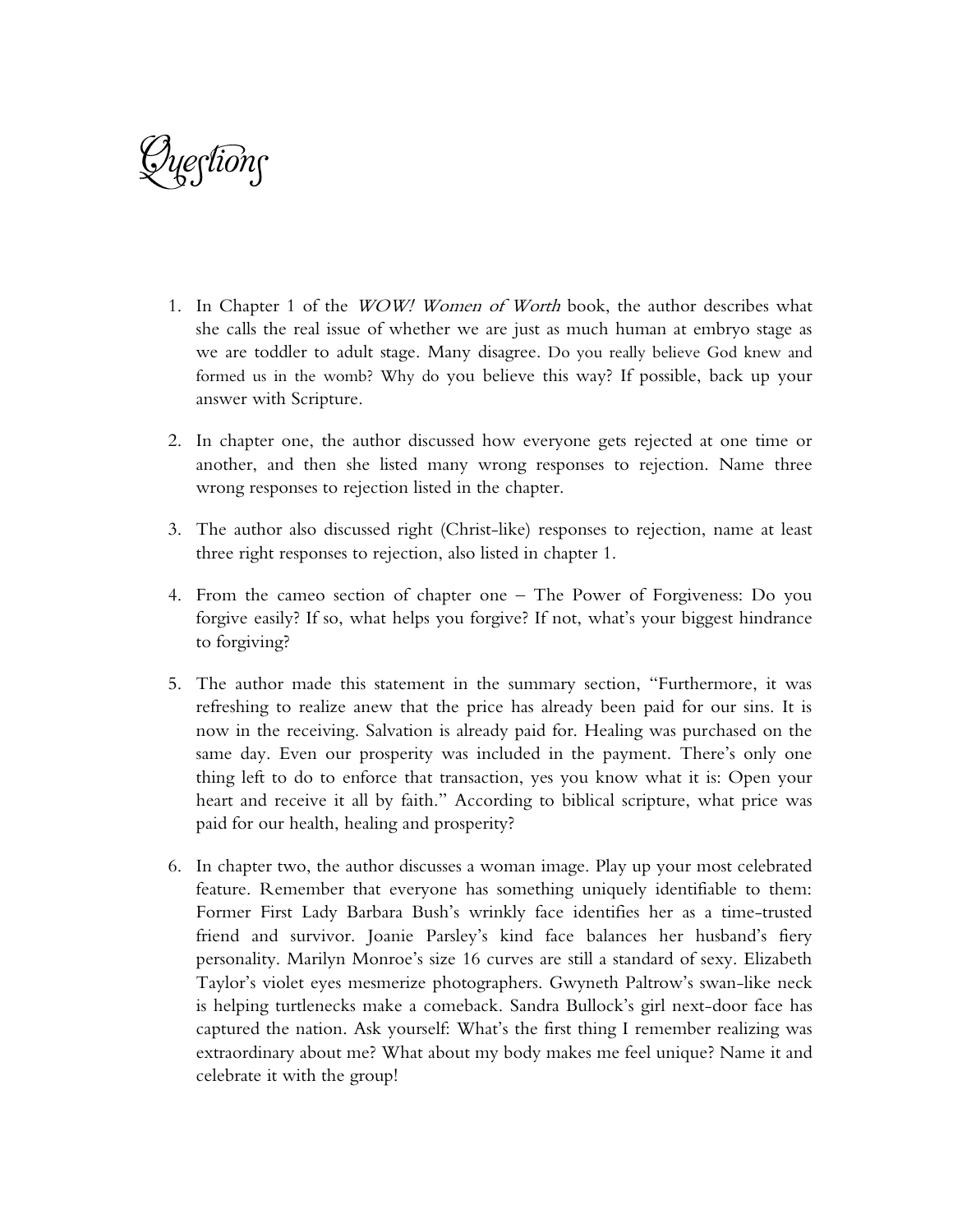7. List your inner assets by completing the following statements, "I like\_\_\_\_\_\_\_\_\_\_\_" or " I can \_\_\_\_\_\_\_\_\_\_\_." For example: "I like the way I wake up happy every morning," "I can walk three miles," "I can tell a good story or a joke." Or I like being able to make people feel good about themselves." Write down as many of these as possible and add more as you think of them; now read at least 3 aloud to the group.

8. In chapter three, the author discussed the significance of names, do you like your name?

9. What's your favorite name?

10. What's your affectionate name for your husband, one of your children, your friend?

11. Name one name of Jehovah God that you remember from the chapter? Why did you choose this name?

12. Name one specific name given to Jesus Christ that is meaningful to you and why?

13. In chapter 5 the author discussed, a woman's ordinary but God-given role in the earth as helpers of mankind, influencers of nations and mothers to many: What do you like best about being born a woman?

14. What do you like least about being born a woman?

15. Do you have a personal mission in your life?

16. In chapter six, the author discussed God's call and natural instinct He's given woman to pray. Do you pray often, and why?

17. If you were experiencing a personal crisis and you needed someone to pray with you, who would you call and why?

18. Can you choose a prayer partner from your group?

19. In chapter seven the author discusses woman's potential and how to tap into your greatest potential. Do you have a special talent? If so, are you using it?

20. Experts say most use only a fraction of our potential, gifts, talents; how much of your potential, do use?

21. Do you have plans to use more? If so, briefly state your plans.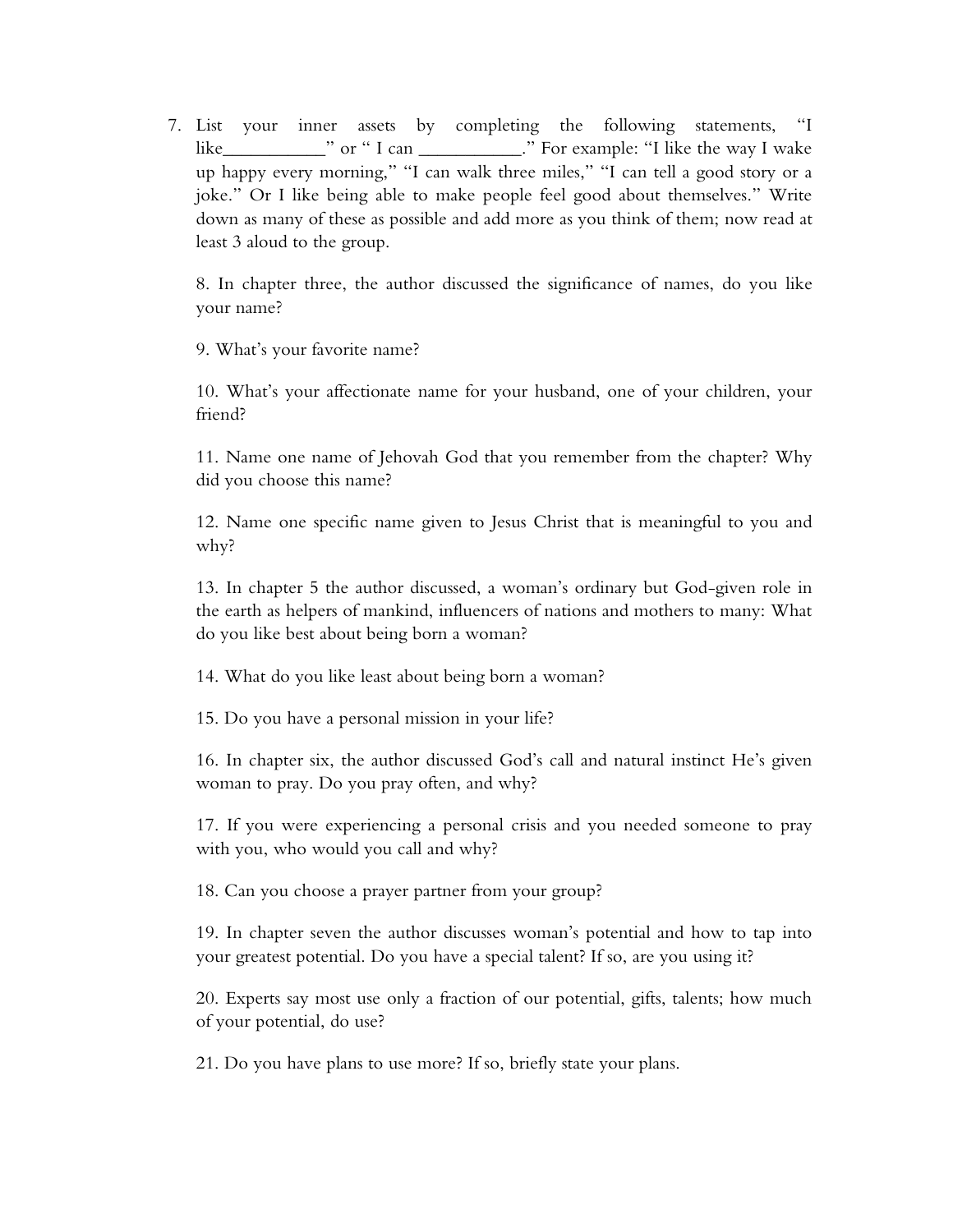About Author

Earma Brown, 12 book Christian Author and Bible teacher inspires women around the world to become women of destiny, purpose, and victory through speaking engagements, books, and Bible studies. She is also the author of WOW! Women of Worth, WOW! Women of Destiny, WOW! Women of Legacy and numerous books. She and her husband Varn live in Dallas Texas.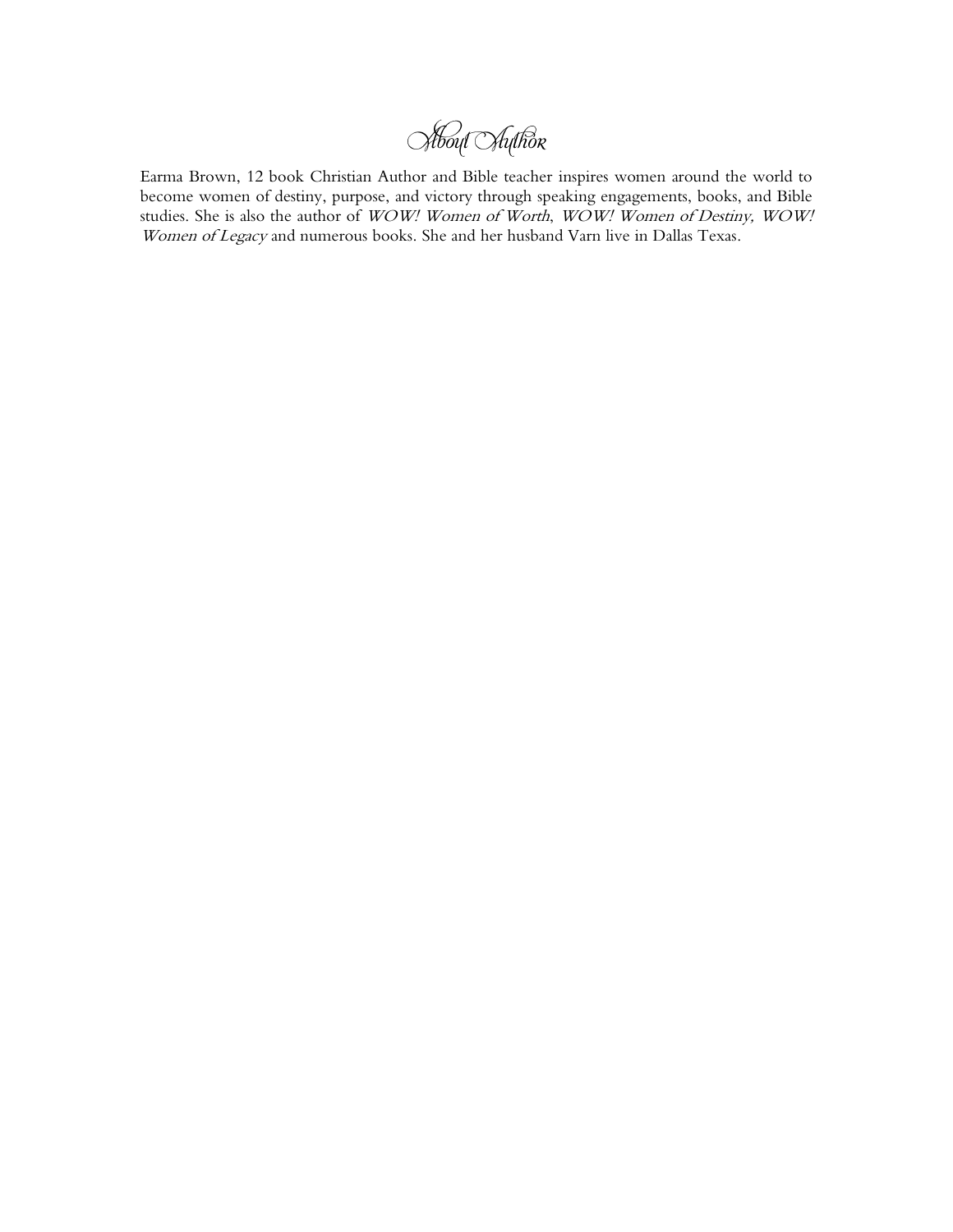# Join the WOW! Women Movement!

Other WOW! Women Books & Resources



# WOW! Women of Worth (Book 1)

Have you feared you would never know why you are here? If so, you are not alone a Gallup poll has determined that one of people's greatest fears is to die having lived a meaningless life. With passion and grace, author Earma Brown declares there's no better place to look for answers than the Bible. She uncovers a biblical trail of seven strategies to becoming an extraordinary woman using ordinary tools. Her book Women of Worth will help you live a life full of meaning while understanding how to:

Avoid the mistakes forever caused by low self-esteem. Overcome an enemy called insignificance.

Defeat the dream assassins sent to kill your spirit and your dreams.

Unlock the potential that many never tap into. Gain a sense of destiny that will change your life.

The Desire for a Bright Future! "Father God has put in each of us as a seed, the desire for a bright future," explains Earma. "I have designed the book to hopefully position the reader to receive God's plans to satisfy that longing," Start your journey today using the 7 strategies in everything you do and experience the joy of becoming an extraordinary woman using ordinary tools. [Buy Now](http://wowontheweb.com/shop/)



## WOW! Women of Destiny (Book 2)

Discover Purpose that Gives You the Power to Go to Your Destiny!

Are you fulfilling your purpose? Have you turned your troubles into triumph? Are you a woman of God's destiny and power? With passion, grace and biblical integrity, Earma Brown lays out a map to God's destiny and purpose for women. WOW! Women of Destiny book 2 of the WOW! Women Series is filled with insightful encouragement for women pursuing God's destiny and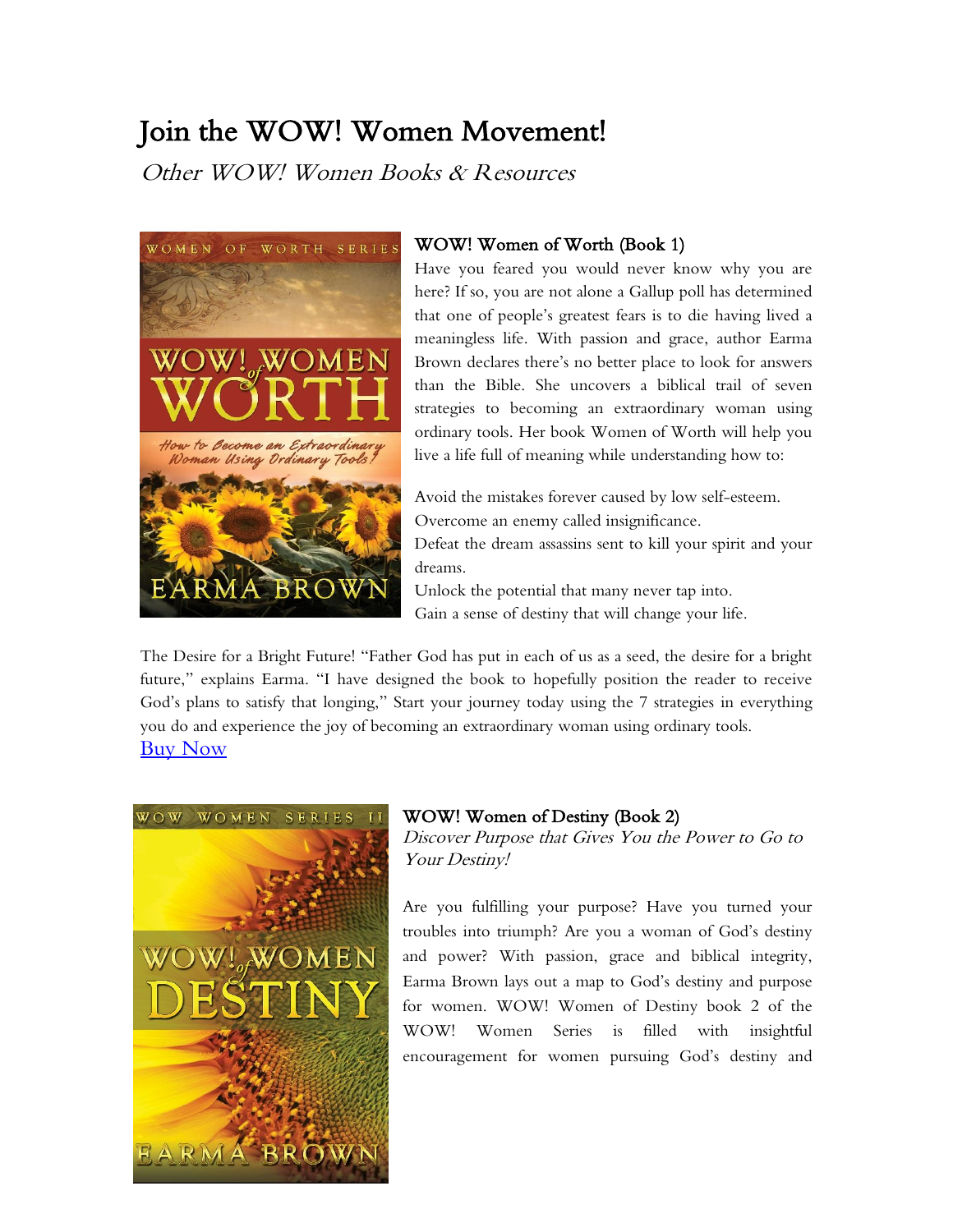purpose for their lives. Inside WOW! Women of Destiny you will discover how to:

- Seek God's presence not just the gift and receive patience with the process.
- Develop a spirit of readiness to seize all your opportunities when they come.
- Fuel your passion with your troubles
- Discover passion that points to God's purpose
- Stop the Destiny thieves sent to kill your Dreams and Receive God ordained purpose that leads to power
- Prepare a plan that leaves a legacy in women from generation to generation?

WOW! Women of Destiny is an inspiring celebration of women and men from modern times and history who took or are laying hold of their destiny and making a difference in their family, church, community and world.

The author's personal experiences, cemented with biblical scripture will encourage you to overcome modern day challenges in the church, in society, as well as balancing God's call to destiny through victorious home life and community.

Down to earth and inspiring, WOW! Women of Destiny book two of the WOW! Women book series is not only for women's groups. This book is a must read for Christian men and women alike seeking to empower their wives, sisters, mothers and daughters to fulfill their passion, purpose and power, even their destiny in God's Kingdom.

## [Buy Now!](http://wowontheweb.com/shop/)



#### WOW! Women of Legacy (Book 3) 7 Ways to Live Your Legacy

Are you designing your life as a torch? Your eye is on the next generation. Your heart is tune with God. You desire to see the next generation do even better than this one. There's good news! You can live a life of legacy. God is a god of the generations. He is the same yesterday, today and forever. Through God's plan, this generation prepares and passes the torch to the next. Inside this book you will discover seven steps to prepare and live your life as a legacy:

1. Discover A Woman's Pattern Of Power and learn to leave a legacy for generations to come.

2. Uncover A Woman's Royal Call To Rule and tap into your inner queen.

3. Engage In A Woman's War With Words And Break